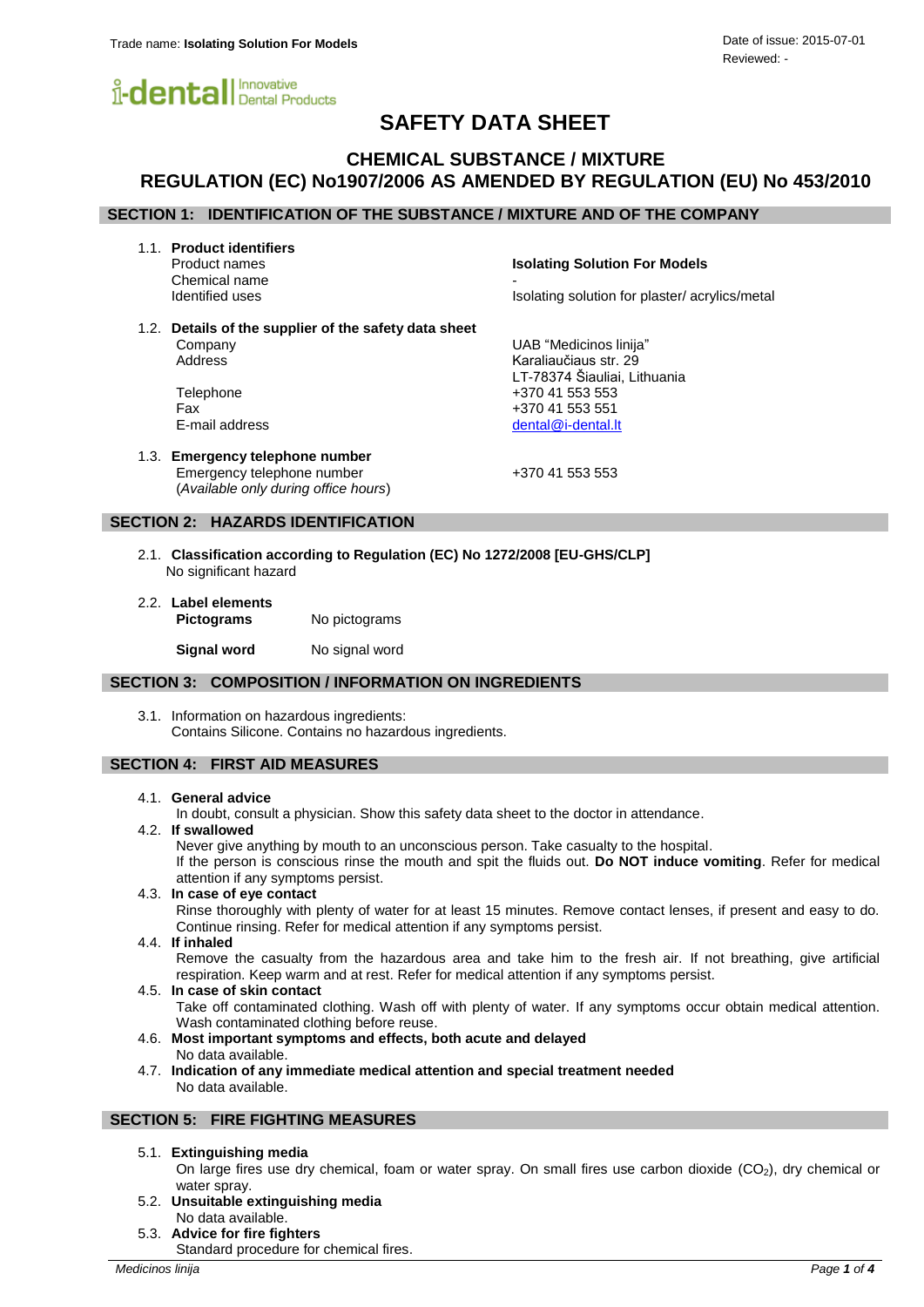5.4. **Special hazards arising from the substance or mixture**

Thermal breakdown of this product during fire or very high heat conditions may evolve the following hazardous decomposition products: Carbon oxides and traces of incompletely burned carbon compounds. Silicon dioxide. Formaldehyde.

### **SECTION 6: ACCIDENTAL RELEASE MEASURES**

- 6.1. **Personal precautions, protective equipment and emergency procedures** Use personal protective equipment. Ensure adequate ventilation.
- 6.2. **Environmental precautions** Do not let product enter drains.
- 6.3. **Methods and materials for containment and cleaning up** Use personal protective equipment when cleaning. Sweep up, transfer to suitable, labelled container for disposal and dispose. Clean area as appropriate since some silicone materials, even in small quantities, may present a slip hazard. Final cleaning may require use of steam, solvents or detergents.
- 6.4. **Reference to other sections** For disposal see section 13.

## **SECTION 7: HANDLING AND STORAGE**

- 7.1. **Precautions for safe handling** Avoid contact with eyes. Use personal protective equipment. Keep tightly closed. Keep away from food, drinks and animal feed. Do not eat, drink or smoke when using this product. 7.2. **Conditions for safe storage, including any incompatibilities**
- Keep in cool, well ventilated place. Keep away from heat and direct sunlight and oxidizing materials. Storage temperature: preferably not exceeding 28°C.
- 7.3. **Specific end uses** Isolating solution for plaster/ acrylics/metal.

## **SECTION 8: EXPOSURE CONTROLS / PERSONAL PROTECTION**

#### 8.1. **Exposure limit values**

Does not contain materials with exposure limit values.

8.2. **Exposure controls** Provide adequate ventilation. Storage properly (p.7).

Preventive medical check-ups should be arranged.

8.3. **Appropriate engineering controls**

Handle in accordance with good industrial hygiene and safety practice. Wash hands before breaks and at the end of workday.

#### 8.4. **Personal protective equipment**

8.4.1. **Eye/face protection**

Wear eye / face protection equipment. Safety glasses with side-shields, conforming to EN 166.

8.4.2. **Hand protection**

Handle with gloves. Gloves must be inspected prior to use. The selected protective gloves have to satisfy the specifications of EU Directive 89/686/EEC and the standard EN 374 derived from it.

8.4.3. **Skin protection**

Keep working clothes separately. Take off contaminated clothing immediately. The type of protective equipment must be selected according to the concentration and amount of the dangerous substance at the specific workplace.

8.4.4. **Respiratory protection** Not necessary with efficient local exhaust.

## **SECTION 9: PHYSICAL AND CHEMICAL PROPERTIES**

9.1. **General information**

| Appearance                                                | liauid            |
|-----------------------------------------------------------|-------------------|
| Odour                                                     | odourless         |
| Colour                                                    | colourless        |
| 9.2. Important health, safety and environment information |                   |
| Boiling point                                             | $>35^{\circ}$ C   |
| Solubility in water                                       | no data available |

## **SECTION 10: STABILITY AND REACTIVITY**

## 10.1.**Stability**

- Stable under normal conditions 10.2. **Conditions to avoid**
- Protect from heat and direct sunlight. 10.3. **Materials to avoid**
- 
- Oxidizing material can cause a reaction. 10.4. **Hazard decomposition products** No data available.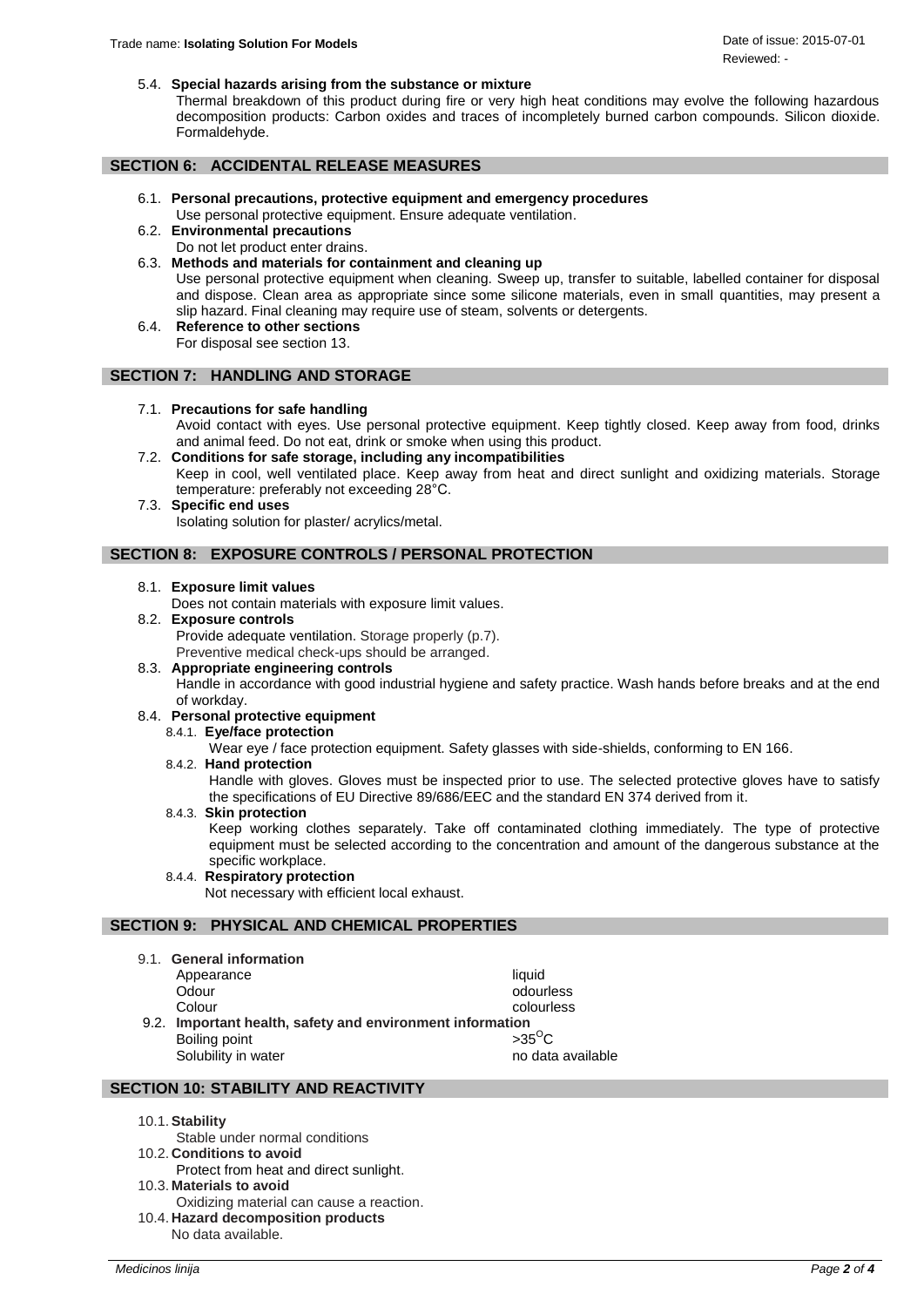## **SECTION 11: TOXICOLOGICAL INFORMATION**

11.1.**Possible dangerous to health effects**

No data available regarding specific product.

- 11.2. **Germ cell mutagenicity**
	- No data available.
- 11.3. **Carcinogenicity**

IARC: No components of this product present at levels greater than or equal to 0.1% is identified as probable, possible or confirmed human carcinogen by IARC.

11.4. **Reproductive toxicity**

No data available.

11.5. **Specific target organ toxicity - single exposure**

**Inhalation**: Unlikely to be hazardous by inhalation. **Skin contact**: No significant irritation expected from a single short-term exposure. Unlikely to cause skin irritation. **Eye contact**: Direct contact may cause temporary redness and discomfort. Unlikely to cause eye irritation.

**Ingestion**: Low ingestion hazard in normal use. Unlikely to be hazardous by ingestion.

- 11.6. **Specific target organ toxicity - repeated exposure**
	- No data available.
- 11.7. **Aspiration hazard**
	- No data available.
- 11.8. **Additional Information**

None of effects are likely to occur in humans, provided exposure is maintained at or below occupational exposure limit.

11.9. **Toxicity data**

No data available.

## **SECTION 12: ECOLOGICAL INFORMATION**

- 
- 
- 12.3. **Persistence and degradability No data available**<br>12.4. Bio accumulative potential **No data available**
- 
- 12.4. **Bio accumulative potential example 31 and 12.5.** No data available 12.5. Results of PBT and vPvB assessment 12.5. Results of PBT and vPvB assessment
- 12.6. Other adverse effects and a state of the No data available

12.1.**Ecotoxicity** No data available regarding specific product 12.2. Mobility **No. 2.2.** Mobility **No. 2.2.** Modata available

## **SECTION 13: DISPOSAL CONSIDERATIONS**

13.1. **Waste treatment methods**

Disposal should be in accordance with local, state or national legislation. Offer surplus and non-recyclable solutions to a licensed disposal company. Do not remove the information from package.

#### **SECTION 14: TRANSPORT INFORMATION**

14.1. The product is not classified as dangerous for carriage.

## **SECTION 15: REGULATORY INFORMATION**

- 15.1. This safety datasheet complies with the requirements of Regulation (EC) No 1907/2006 as amended by Regulation (EU) No 453/2010.
- 15.2. Other Regulations: EINECS: Components of mixture are on the European Inventory of Existing Commercial Chemical Substances.
- 15.3. This safety data sheet information is not a professional risk assessment.
- 15.4.**Safety, health and environmental regulations/legislation specific for the substance or mixture** No data available.
- 15.5. **Chemical Safety Assessment** No data available.
- 15.6. **Health, safety and environmental information** No data available.

## **SECTION 16: OTHER INFORMATION**

- 16.1. The above information is believed to be correct but does not purport to be all inclusive and shall be used only as a guide. The information in this document is based on the present state of our knowledge and is applicable to the product with regard to appropriate safety precautions. It does not represent any guarantee of the properties of the product.
- 16.2. UAB "Medicinos linija" shall not be held liable for any damage resulting from handling or from contact with the above product.
- 16.3. The product should not be used for purposes other than specified in p.7.3 purposes.
- 16.4. User is responsible for the legal, regulatory compliance.
- 16.5.Abbreviations and acronyms used in the safety data sheet:
	- 16.5.1. EC European Commission
		- 16.5.2. GHS Globally Harmonized System